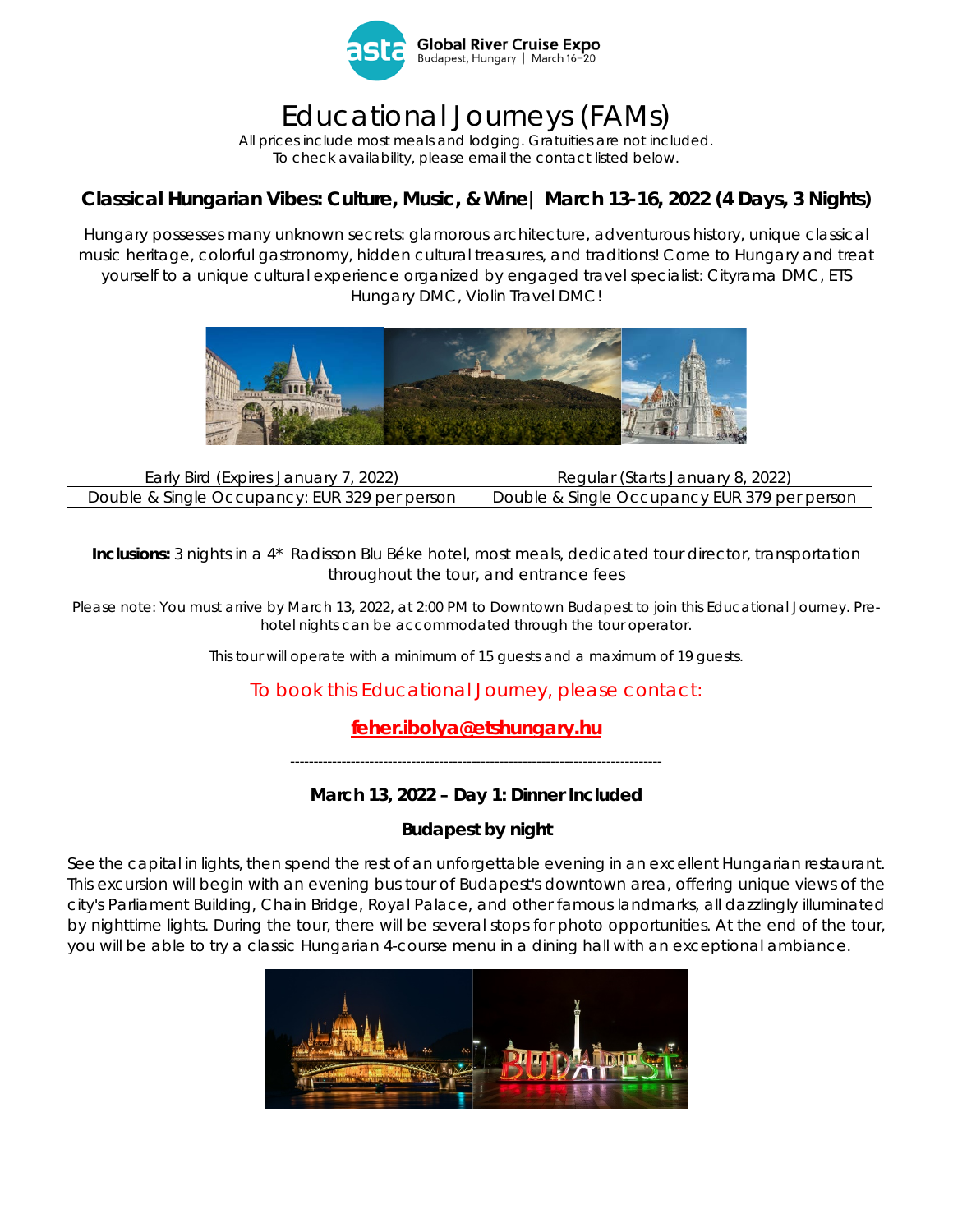

# Educational Journeys (FAMs)

*All prices include most meals and lodging. Gratuities are not included. To check availability, please email the contact listed below.*

#### **March 14, 2022 – Day 2: Breakfast, Lunch, and Dinner Included**

**In the footsteps of legends and history - Highlights of Buda Castle & the wine region of Etyek**



This tour will start at the Castle Gardens, Austro-Hungarian Queen (Sisi) Elisabeth's favorite park. A walking tour will follow through the intimate, atmospheric cobblestone streets of the Castle district with an expert guide, who will tell you about the history of the area and recount stories of the many nobles and artists who lived there.

During the tour, you will enjoy an exclusive live private concert as well. You will also be able to visit Buda Castle's newest attraction, the charming Saint Stephen's Hall, a masterpiece of turn-of-the-century Hungarian applied art. Its interior is based on a Romanesque design and Hungarian ornamentation and character. The Buda Castle district is one of the best-known districts in Budapest. Since 1987 the Buda Castle Quarter has been a UNESCO World Heritage List site. The area features several medieval monuments, 17th-18th century dwellings, and imposing public buildings, including iconic sites such as Matthias Church, where many Hungarian Kings and Queens were crowned, and Fisherman's Bastion, which, with its breathtaking panoramic views of the city, is one of the most photographic locations in Budapest.

Lunch will take place in a 300-year-old heritage-listed house located on the Buda Castle district's oldest street. Now transformed into a unique culinary oasis, this exclusive lunch will be served underneath the building in a secret two-story cellar, the largest contiguous cellar in the area.

The Etyek wine region covers an area of 5600 hectares. Winemaking has been the most important field of activity in this region since the 11th century. Mostly white wines are made here, utilizing champagne processes in stainless steel barrels to create sparkling wines and light, fresh wines. The region's soil is limestone-based, rich in minerals, and ideal for growing white grape varieties such as Olaszrizling, Chardonnay, Rhine Riesling, Pinot Blanc, Grüner Veltliner, and Sauvignon Blanc. You will have the chance to visit authentic and modern wineries, with wine tasting sessions featuring a selection of the best wines the region can offer and the opportunity to enjoy traditional hand-made Hungarian pastry products.

At the end of the excursion, you will be provided dinner in a restaurant on Etyek's' gastro promenade,' featuring traditionally created Hungarian specialties made with exclusively selected ingredients.